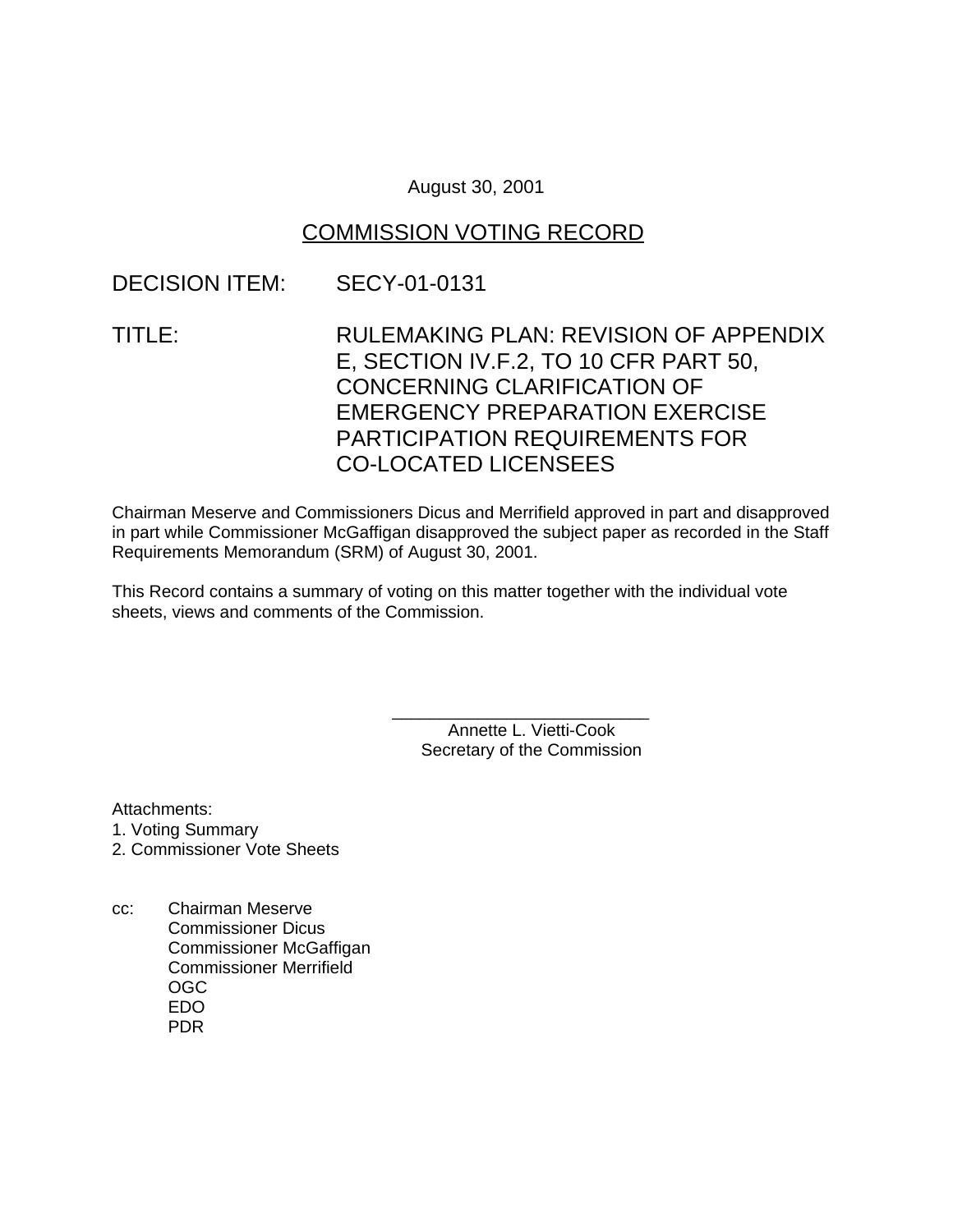### VOTING SUMMARY - SECY-01-0131

### RECORDED VOTES

|                         |              |              | NOT<br>APRVD DISAPRVD ABSTAIN PARTICIP COMMENTS |              | <b>DATF</b> |
|-------------------------|--------------|--------------|-------------------------------------------------|--------------|-------------|
| CHRM. MESERVE X         |              | X            |                                                 | X.           | 8/8/01      |
| <b>COMR. DICUS</b>      | $\mathsf{X}$ | $\mathsf{X}$ |                                                 | X —          | 8/27/01     |
| <b>COMR. McGAFFIGAN</b> |              | $\mathsf{X}$ |                                                 | $X \sim$     | 7/27/01     |
| COMR. MERRIFIELD X      |              | X            |                                                 | $\mathsf{X}$ | 8/2/01      |

### COMMENT RESOLUTION

In their vote sheets, Chairman Meserve and Commissioners Dicus and Merrifield approved in part and disapproved in part. They agreed to pursue the rulemaking to address the ambiguity in the regulations associated with emergency planning requirements for licensees co-located at the same site, in combination with the future Part 50, Appendix E rulemaking arising from the FEMA Strategic Review Steering Committee Initiative. Commissioner McGaffigan disapproved the staff's recommendation and preferred the "no rulemaking" option. He felt that the circumstances that are the subject of the proposed rule are unique to one or two well understood locations and, as such, do not merit the time and resources that would be required to support rulemaking. Subsequently, the comments of the Commission were incorporated into the guidance to staff as reflected in the SRM issued on August 30, 2001.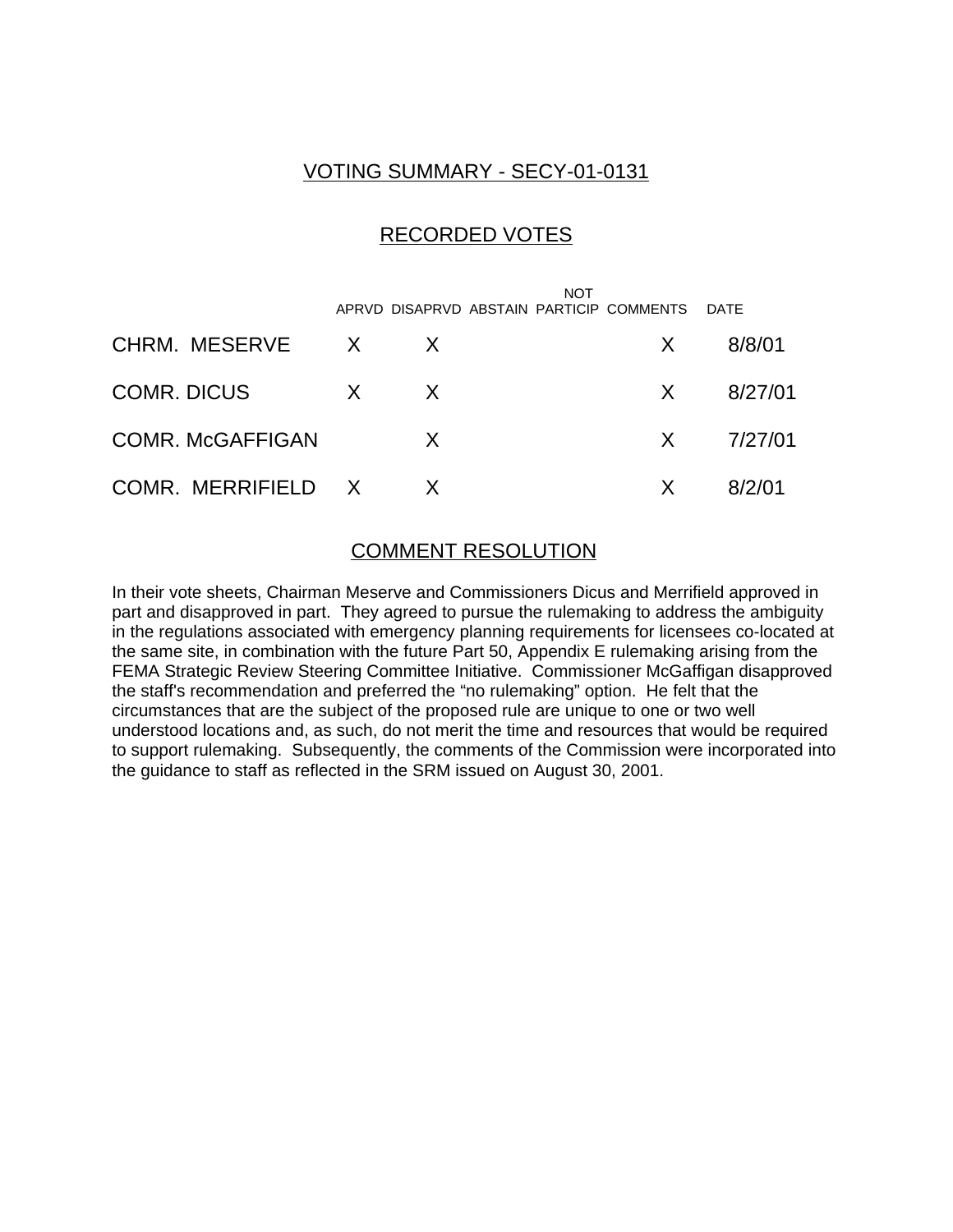### **Commissioner Comments on SECY-01-0131**

#### Chairman Meserve

I join in Commissioner Merrifield's observation that there is an expectation among our stakeholders that the Commission will address through rulemaking the ambiguity in our emergency planning regulations with respect to the frequency of exercise participation between co-located licensees and offsite authorities. See 10 C.F.R. Part 50, App. E, § IV.F.2. I thus believe that the Commission should proceed with this rulemaking. I also share his view, however, that this matter might be handled most efficiently by resolving the ambiguity in the context of the anticipated rulemaking concerning emergency planning arising from FEMA's Strategic Review Steering Committee recommendations. I would thus combine this proposed rulemaking with the future proposed rulemaking arising from the FEMA recommendations.

#### Commissioner Dicus

I approve the staff's recommendation to proceed to rulemaking, under Option 2, to address the ambiguity in our regulations associated with emergency planning requirements for licensees colocated at the same site.

I agree with Commissioner Merrifield that the central issue in considering whether to proceed to rulemaking is the impact on public trust and confidence. In this case, I believe the Commission is best served by moving forward with rulemaking to clarify the ambiguity in our emergency planning regulations. I also believe that the companion efforts associated with Option 2 are worthwhile.

The development of guidance on the types of emergency preparedness interface activities and interactions that would test and maintain interface functions for co-located licensees and offsite authorities will have a positive impact on safety. I envision even a broader safety benefit and, in the development of this guidance, I encourage the staff to consider how this guidance may be used by and further support all power reactor licensees in their actions to ensure that adequate emergency response capabilities (such as the coordination of command and control among the control room, technical support center, and the emergency operations facility) are maintained during the interval between biennial exercises.

Since some resources efficiencies may be gained, I join the Chairman and Commissioner Merrifield and support combining this rulemaking effort with the anticipated Part 50, Appendix E rulemaking effort associated with FEMA initiatives. If the Commission rejects the anticipated rulemaking proposal, this effort can then be de-coupled and proceed independently.

#### Commissioner McGaffigan

I approve the "no rulemaking" option proposed by the staff.

The circumstances which are the subject of the proposed rule are unique to one or two well understood locations and, as such, do not merit the time and resources (2 FTE!) that would be required to support rulemaking. I note that the staff has not budgeted for the rulemaking and would therefore have to delay or defer other activities to support it. The current case is more properly addressed by exemption and/or staff guidance, than by rulemaking.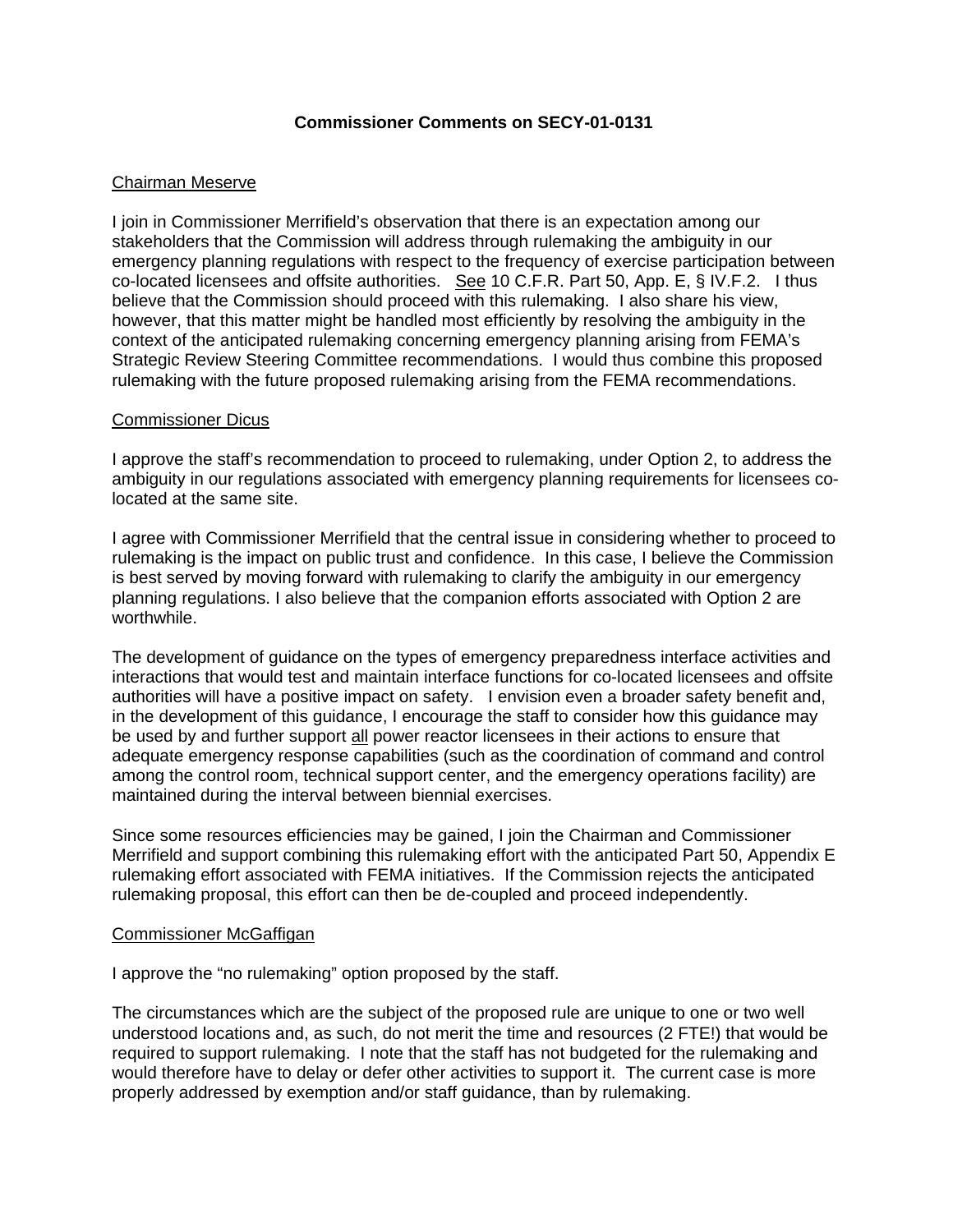I appreciate the staff's reminder that they are working on a separate rulemaking plan in conjunction with a FEMA companion effort to allow offsite authorities the option of foregoing one biennial exercise within a six-year period and fulfilling the requirement by alternate means. I will make a separate judgment on the merits of that rulemaking plan when and if it is submitted to the Commission.

#### Commissioner Merrifield

I appreciate the considerable efforts the staff has dedicated to communicating with stakeholders on this sensitive matter. While I support clarifying the regulations through rulemaking, I do not support the rulemaking approach recommended by the staff in Option 2. Instead, I support combining the two Part 50, Appendix E rulemakings that are discussed in SECY-01-0131.

I appreciate Commissioner McGaffigan's concerns regarding the time and resources (2 FTE) necessary to support rulemaking as proposed in Option 2. There are, in fact, several reasonable arguments for not pursuing rulemaking. First, only two sites have co-located licensees, the Indian Point site and the Nine Mile Point/James A. FitzPatrick site. Thus, the rulemaking would apply to a very limited number of licensees. Second, as discussed in both SECY-00-0238 and SECY-01-0131, the staff, in consultation with FEMA and the State of New York, has already concluded that the practice of alternating participation in the biennial full participation exercises, with the current level of other interactions between the licensees and offsite authorities at Indian Point and Nine Mile Point/FitzPatrick, is acceptable and that there is reasonable assurance that appropriate measures could be taken to protect the health and safety of the public in the event of a radiological emergency at these sites. Third, the staff indicated that they have not budgeted for this rulemaking and would therefore have to delay or defer other activities to support it. Finally, the staff indicated that a "no rulemaking" option would be acceptable, and that guidance could be developed to properly address this matter.

Despite these justifiable reasons, I still believe it would be prudent for the agency to clarify our regulations through rulemaking. Revising 10 CFR Part 50, Appendix E, Section IV.F.2 would clearly resolve the ambiguity caused by the current rule language and clarify the exercise requirements for licensees that are co-located on a site. The current rule language has caused a great deal of concern among some of our stakeholders, and has resulted in the staff dedicating an enormous amount of resources to address these concerns. Clarifying rule language would bring closure to this sensitive and resource-intensive matter.

In addition, for me, the most compelling reason to proceed with rulemaking centers around stakeholder confidence and trust. In previous correspondence with stakeholders, such as the April 11, 2001 letter from the Chairman to Mr. Jim Riccio of Public Citizen, the agency has signaled that it intends to pursue rulemaking to address the ambiguity associated with Appendix E. In that particular letter, we state:

 "... the staff intends to submit a rulemaking plan to the Commission to clarify the emergency planning requirements for co-located licensees. The proposed rulemaking will include the development of guidance, with stakeholder input, on the types of emergency planning activities and coordination that would be appropriate for co-located licensees in the intervals between full participation exercises."